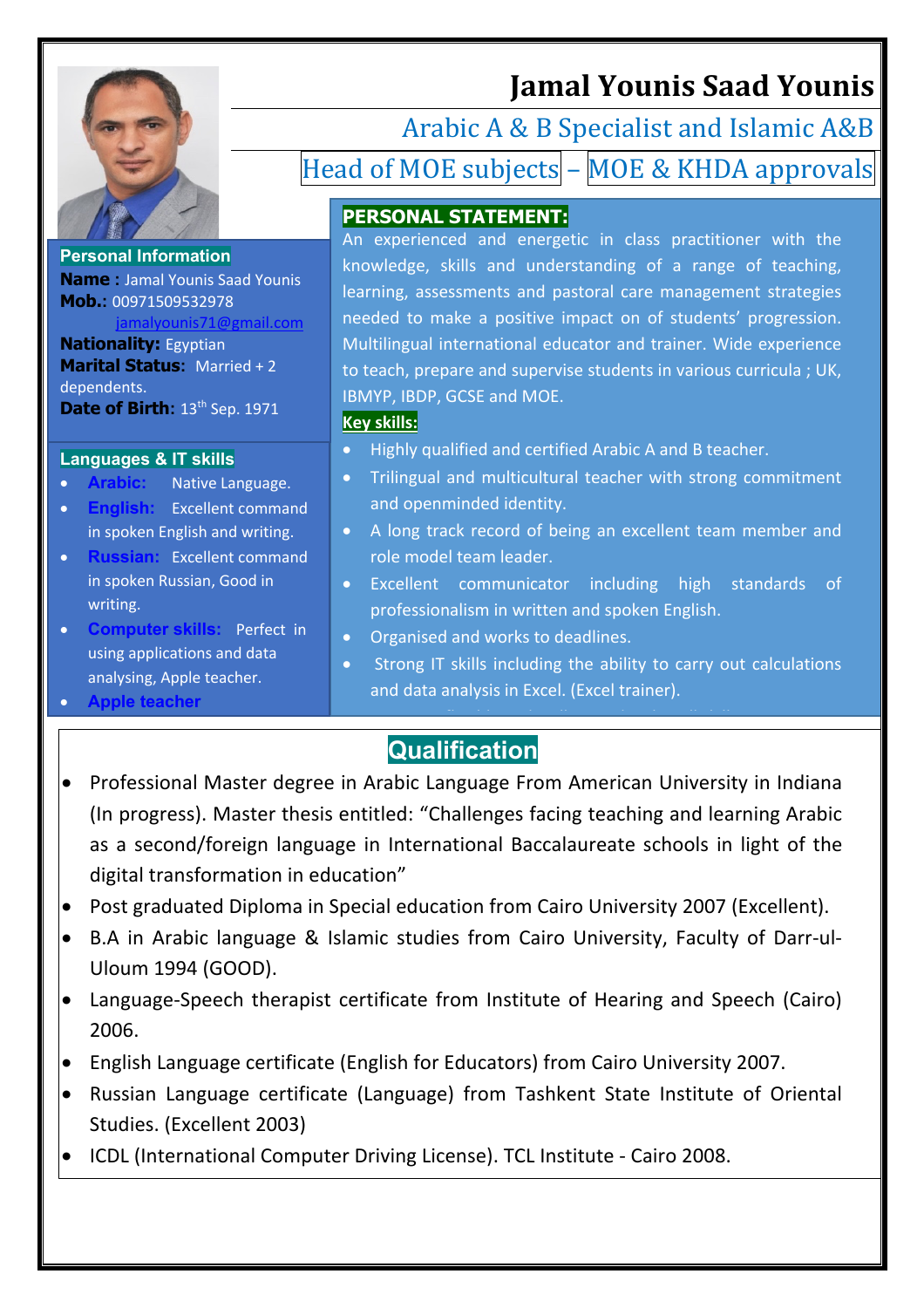### **Most recent courses(2020-2021)**

- 1. Preparing educational materials (Arabic for non-native speakers) American university of Indiana.
- 2. Linguistic contrast and analysis of linguistic errors (Arabic for non-native speakers) American university of Indiana.
- 3. Teaching language skills (Arabic for non-native speakers) American university of Indiana.
- 4. Methods of teaching foreign languages (Arabic for non-native speakers) American university of Indiana.
- 5. Applied Linguistics (Arabic for non-native speakers) American university of Indiana.

# **Experience**

### **Ajman Academy School (18. 08. 2019 until NOW).**

**Position***:* Whole school head MOE subjects

### **Duties:**

- 6. Teaching Arabic language as first and second language as well as Islamic A and B.
- 7. Leading and coordinating all MOE subjects.
- 8. Monitoring and developing team teaching for learning qualities within these departments.
- 9. Develop and oversee the setting of department goals.
- 10.Ensure that teaching and learning program meet the learning needs of all students across primary and secondary schools.
- 11.Collaborate with other departments in the School to create cross-curricular learning opportunities for students
- 12.Providing appropriate training for all Arabic speaking staff.
- 13.Preparing school data for all three departments.
- 14.Arranging and editing staff allocating and timetabling.
- 15.Tracking and analyzing students' performance (Attainment Progress).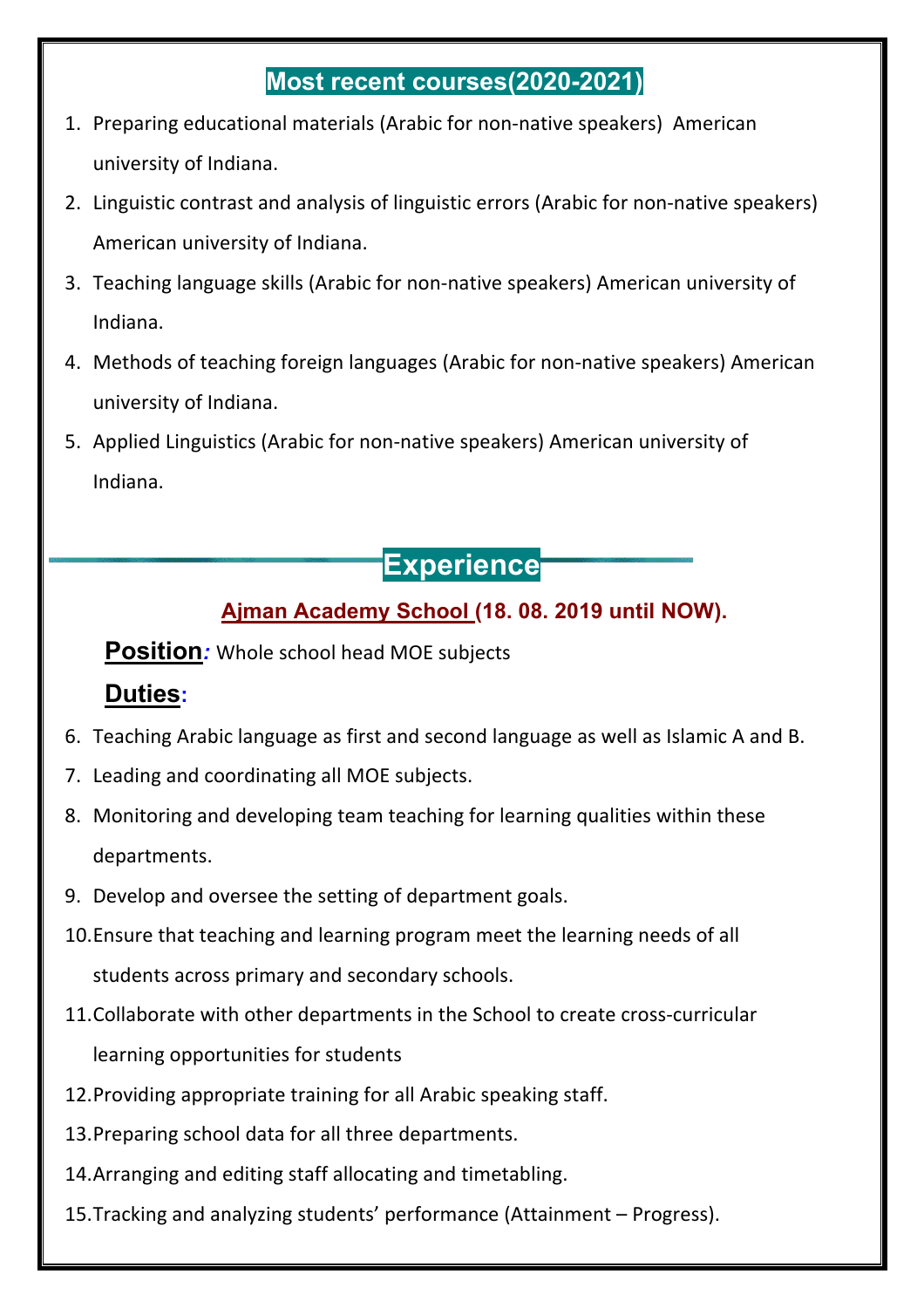16.Developing course material that has a clearly defined structure.

17.Teaching Arabic language as a second language.

18.Supervising and editing Arabic assessments for senior students.

#### **REPTON DUBAI SCHOOL (01. 09. 2015 until 30.06.2019).**

**Position***:* HOD Arabic B Senior School

### **Duties:**

- 1. Teaching Arabic A and B.
- 2. Preparation and development of courses of study, teaching materials, teaching programs, methods of teaching and assessment and pastoral arrangements.
- 3. Monitoring and developing team teaching for learning qualities.
- 4. Regularly evaluating each students' progress.
- 5. Marking and providing appropriate feedback on oral and written.
- 6. Developing course material that has a clearly defined structure.
- 7. Teaching Arabic language as a second language.
- 8. Writing and editing Arabic assessments for senior students.
- 9. Writing department SEF.

### **VICTORIA INTERNATIONAL SCHOOL OF SHARJAH (01. 09. 2013 until 30.08.2015).**

**Position***:* **Teacher of Arabic language and Islamic studies.**

### **Duties:**

- 1. Teaching Arabic language as language to senior school students.
- 2. Teaching Islamic studies to non-Arabic speaking senior students.
- 3. Writing and editing Arabic and Islamic assessments for senior students.
- 4. Developing the Arabic special program.
- 5. Developing course material that has a clearly defined structure.